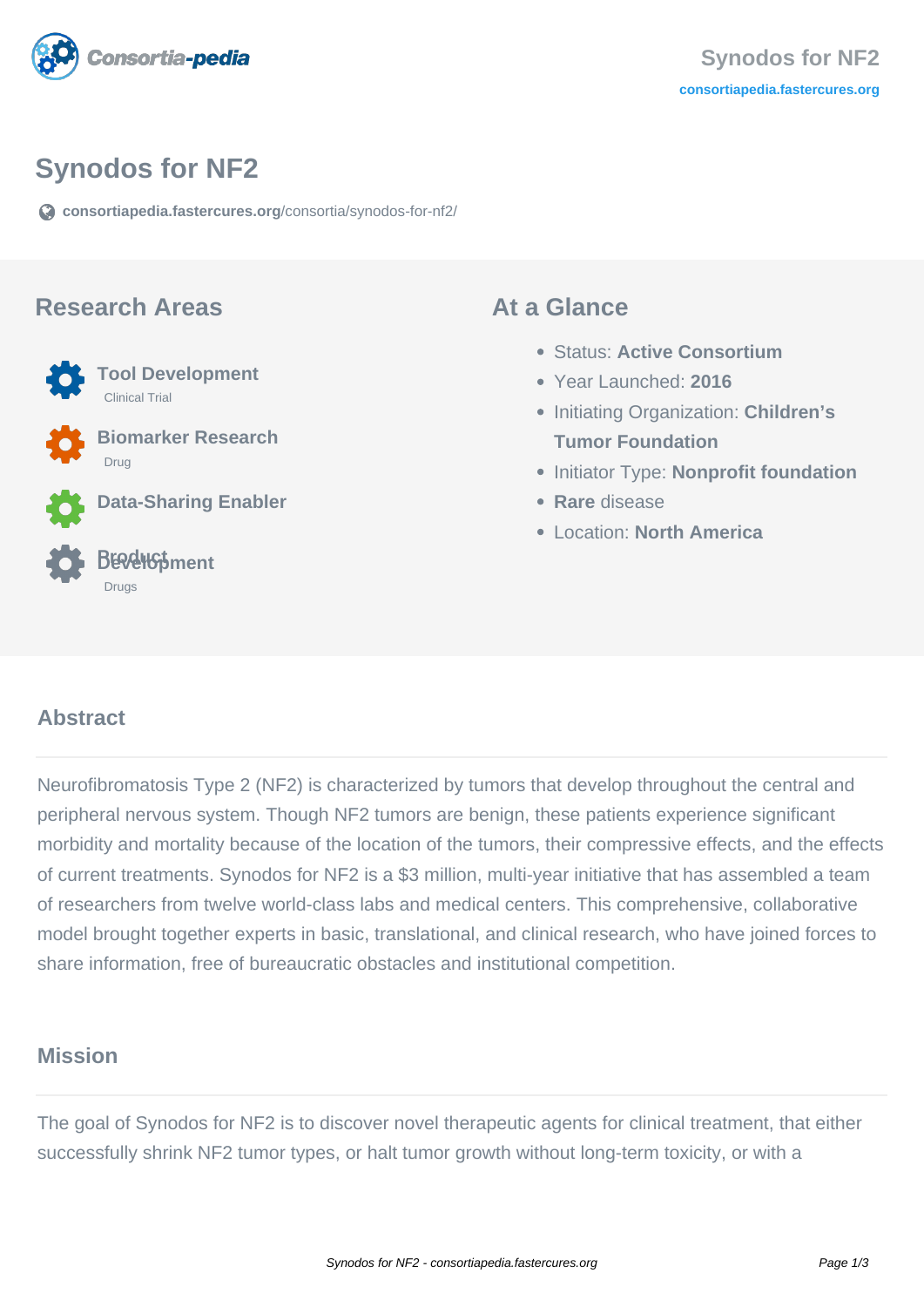

manageable long-term toxicity profile. Synodos for NF2 aims to deliver multiple new and advanced cell and animal models to accelerate drug screening, new target pathways, and an increased understanding of response and resistance to treatment. Eventually this work will result in new clinical trials for NF2, and effective combination therapies.

#### **Consortium History**

Synodos was born from the Children's Tumor Foundation's dissatisfaction with the scientific research process. It models an approach that promotes data sharing and collaboration rather than data hording and competition so as to more efficiently and quickly accelerate the cancer research process.

#### **Structure & Governance**

Developed by the Children's Tumor Foundation

# **Financing**

Funded by the Children's Tumor Foundation

#### **Patent Engagement**

The consortium recruits patients for testing of clinical trials

# **Links/Social Media Feed**